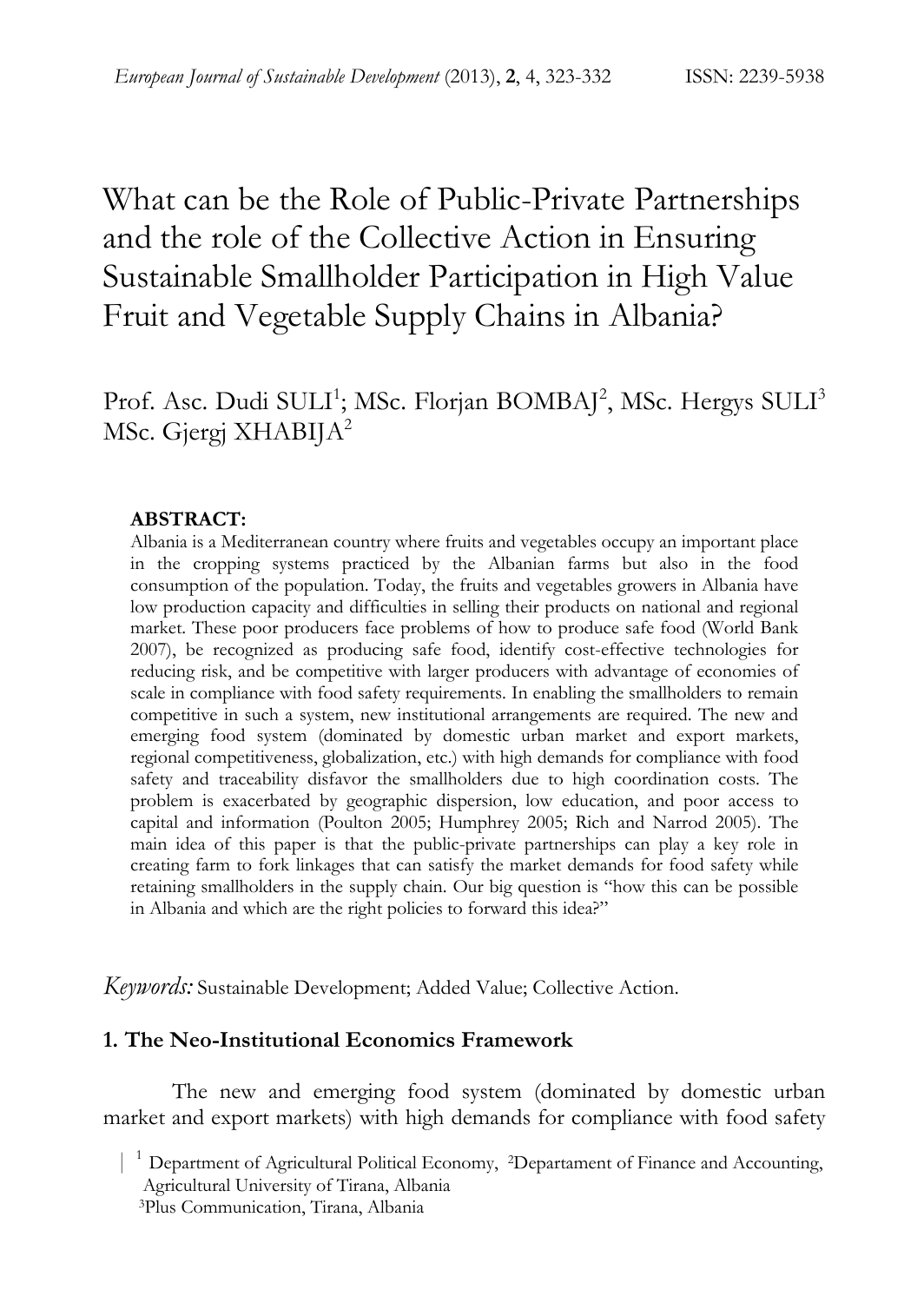and traceability disfavor the smallholders due to high coordination costs. The problem is exacerbated by geographic dispersion, low education, and poor access to capital and information (Poulton 2005; Humphrey 2005; Rich and Narrod 2005). The smallholders face problem in the two dynamic markets in meeting the standards as well as in ensuring the delivery of a regular supply to their buyers. The list of constraints that smallholders face in the HVA markets given below draws from Rich and Narrod (2005):

 High fixed costs in production and marketing, especially due to the need to comply with the standards given high perishability (Sykuta M and Cook M**,** 2001; Codron JM, 2008).).

 Difficulties in guaranteeing safe products. This can arise either in terms of the quality or the misuse of inputs or the lack of knowledge about the introduction, growth, and transport of pathogens, which can be magnified as products move along the supply chain. For credence goods, reputation matters significantly for demand creation. Smallholders usually have a small history of presence in the markets and lack branding (Tallec, 2004).

 $\triangle$  Asymmetric and incomplete information and high transaction costs may exist between actors in the supply chain. Lack of information regarding production and marketing can especially deter smallholders as procurement and processing of information involves large fixed costs (Barzel, 1982).

 Lack of incentives and resources to invest in quality improvement, low access to credit, and the low returns from investing in quality (as they lack reputation) disadvantage the small farmers (Markelova & *al*, 2009).

In HVA chains, smallholders are thus likely to face problems in quality control, handling, and storage (Bienabe and Sautier 2005). Moreover, once involved in HVA chains, smallholders individually enjoy only limited bargaining power.

# **2. Role of Institutions in enabling smallholder's market access in HVA chains**

Conceptually, the role of Collective Action arises wherever there are economies of scale in production or in marketing. This includes the role of farmer groups in being better able to ensure traceability. In these chains, the costs for the establishment of traceability are lower for firms and farms with collective action than without it. Similarly, collective action has a rationale if agents in the supply chain have different comparative advantages. Thus, a producer group (with comparative advantage in production) could benefit from collaboration with agents that have expertise in marketing.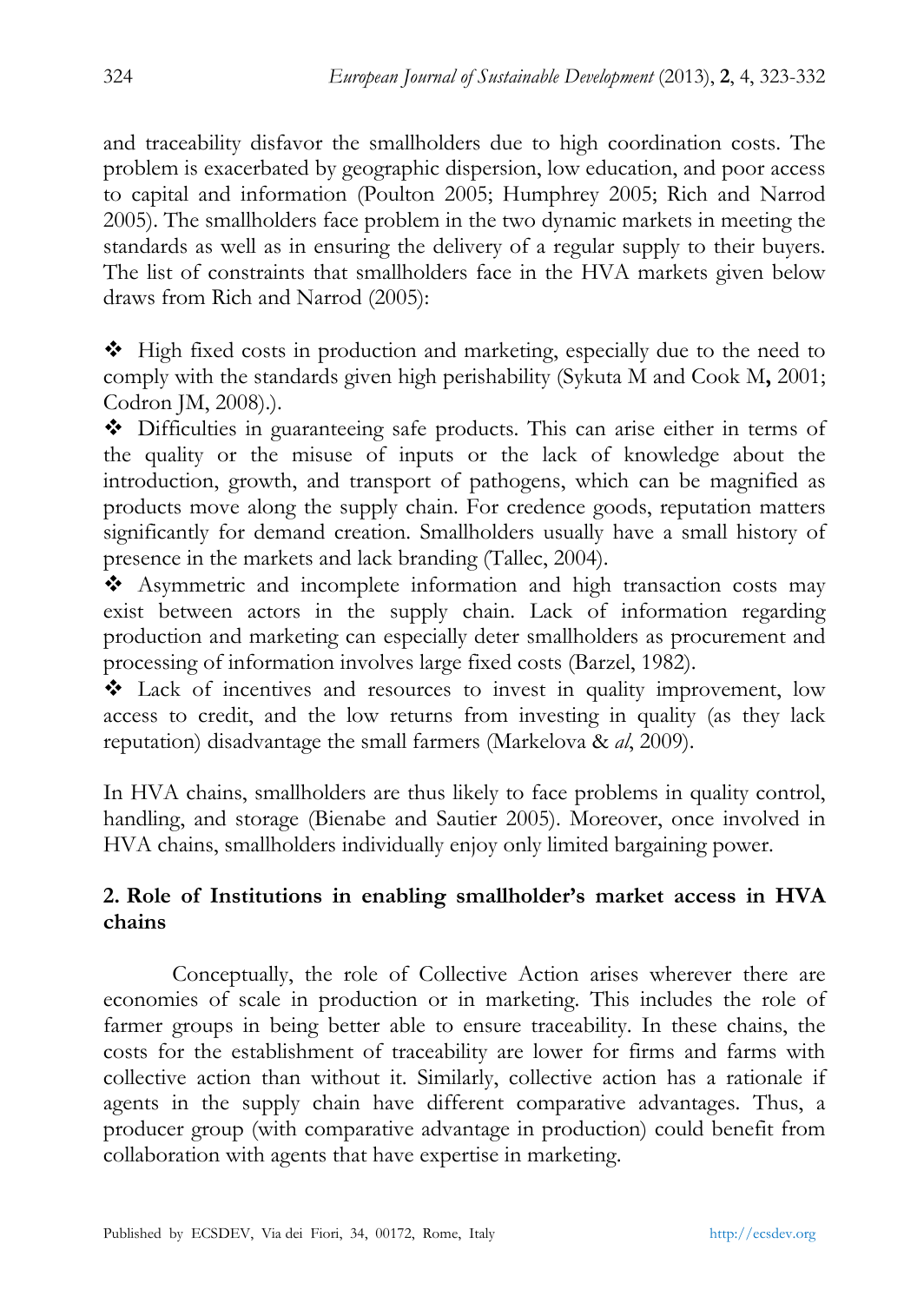The table below presents a summary of the different processes and the role that CA plays in each context. This list is not intended to be exhaustive but is aimed at presenting indicative cases pointing to a basis for CA. In exporting, information about the demands of the markets and the terms and conditions of the contract and the process of the establishment of contracts has to precede the production process. Procurement and processing of information clearly involves fixed costs.

| Supply Chain Process                | Role played by collective action                                                                                                                                                              |
|-------------------------------------|-----------------------------------------------------------------------------------------------------------------------------------------------------------------------------------------------|
| Pre-production                      | ❖<br>Procurement of information about markets and the process of<br>formation of contracts<br>❖<br>Dissemination of the information relating to IFSS<br>❖<br>Undertaking of lumpy investments |
| Production                          | ❖<br>Procurement of cheaper inputs through bulk buying<br>Use of extension services<br>❖<br>❖<br>Establishment of traceability system                                                         |
| Post<br>harvest<br>and<br>Marketing | ❖<br>Collective marketing leading to reduced costs (for example in<br>transport) Grading and certification for the farmer groups<br>Collaboration with marketing experts<br>❖                 |

| Table 1. Production processes in markets with IFSS <sup>1</sup> and the role of collective action |  |  |  |
|---------------------------------------------------------------------------------------------------|--|--|--|
|---------------------------------------------------------------------------------------------------|--|--|--|

*Source: Rich and Narrod (2005)* 

The traditional public supply functions can be inadequate to meet the needs of the HVA supply chains from the perspective of the smallholders. Traditional public sector activities such as extension, research and development, and price and marketing policies have been largely commodity-based and hence may not provide the support smallholders require in a HVA supply chain. The private sector has traditionally been directly involved in the production, marketing, and distribution of agricultural commodities, the rise in HVA commodities giving an ever-larger and more specific role to the private actors. Table 3 presents the different supply chain support processes and the institutional roles played by the private and the public sectors. Wherever the public or the private sector by itself cannot provide the supply chain support that caters to the needs of the smallholders, there arises a need for partnerships.

 $\overline{a}$ 

<sup>&</sup>lt;sup>1</sup> International Food Safety Standards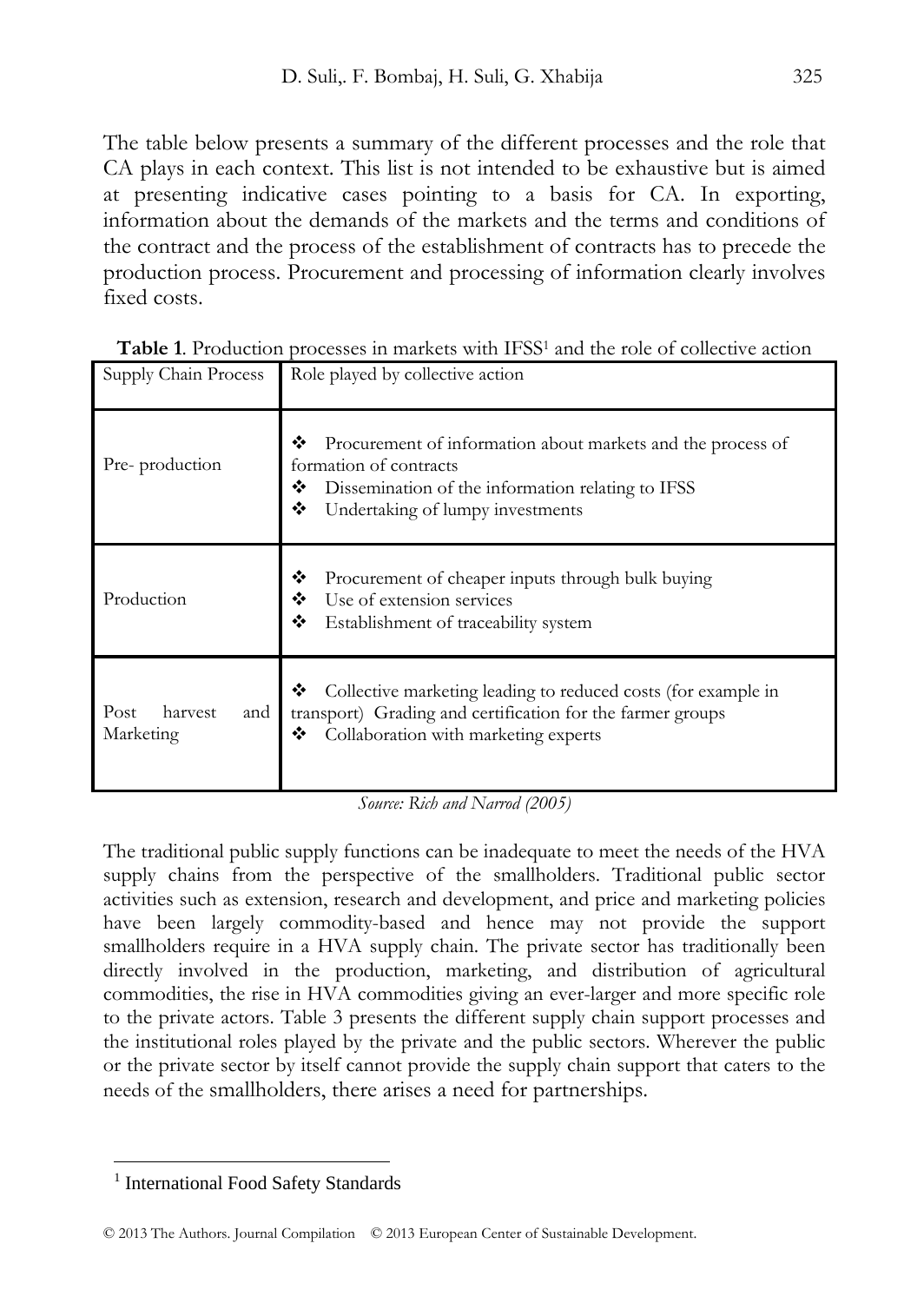| Supply<br>Chain<br><b>Support Processes</b>   | Needed Roles for<br><b>SCM</b>                                                                                                              | Public Sector                                                                                                                                  | Private Sector                                                                                       | Market<br>$\alpha$ r<br>government failures<br>affecting<br>smallholders                                                                                   |
|-----------------------------------------------|---------------------------------------------------------------------------------------------------------------------------------------------|------------------------------------------------------------------------------------------------------------------------------------------------|------------------------------------------------------------------------------------------------------|------------------------------------------------------------------------------------------------------------------------------------------------------------|
| <b>Extension services</b>                     | Knowledge<br>of<br>specialized<br>techniques for HVA                                                                                        | Technical assistance<br>in farming practices                                                                                                   | Services to farmers<br>and firms linked to<br>private company                                        | and<br>Low<br>variable<br>access to public or<br>private<br>extension;<br>limited<br>public<br>knowledge of new<br>techniques                              |
| Infrastructure<br>development                 | Management<br>of<br>flows between chain<br>links<br>quickly<br>and<br>Reduce<br>efficiently;<br>distribution costs to<br>remain competitive | Public infrastructure<br>(roads, ports, storage<br>facilities);<br>public<br>distribution                                                      | Private infrastructure<br>(processing, storage);<br>logistics                                        | Uneven development<br>biased<br>against<br>smallholders, private<br>development difficult<br>for smallholders or<br>not attuned to small<br>farmer's needs |
| Information<br>services                       | Integration<br>of<br>information<br>flows<br>across supply chain                                                                            | Provision of public<br>statistics on prices,<br>production,<br>etc.;<br>information<br>on<br>varieties<br>through<br>extension                 | Private<br>marketing<br>information services<br>(MIS) and electronic<br>data<br>interchange<br>(EDI) | Reliance on public<br>information systems<br>not tuned to market<br>exclusion<br>needs,<br>from private sources<br>for inability to pay                    |
| Certification,<br>grades,<br>and<br>standards | Consistent, credible<br>application<br>of<br>standards on food<br>safety and quality<br>specifications                                      | Public<br>certification<br>and<br>development<br>and enforcement of<br>public standards and<br>regulations                                     | Private certification<br>and<br>development<br>and enforcement of<br>private standards;              | Smallholders' ability<br>to meet public or<br>private<br>standards<br>limited;<br>Development<br>not<br>based on smallholder<br>needs                      |
| Coordination<br>mechanisms                    | Ensuring consistent<br>delivery<br>of<br>high-<br>quality products                                                                          | Creation<br>and<br>enforcement<br>of<br>regulations to ensure<br>competition;<br>mandatory<br>cooperatives<br>(centrally-planned<br>economies) | Development<br>of<br>contracts<br>and<br>marketing<br>agreements<br>with<br>suppliers                | Limited enforcement<br>of contracts biased<br>against small farmers;<br>divergence in market<br>power between chain<br>actors                              |

| Table 2. Public and Private sector roles in the supply chain management of HVA |  |  |  |
|--------------------------------------------------------------------------------|--|--|--|
|--------------------------------------------------------------------------------|--|--|--|

*Source: Rich and Narrod (2005)* 

#### **3. Introduction to Albanian reality**

Since it began the transition to a market economy in 1991, Albania's economy has made impressive progress, with incomes recovering to pre-transition levels. However, the agriculture sector has fallen behind, with productivity lagging significantly behind the agricultural sectors of Albania's neighbors and the rest of Europe. A substantial portion of agricultural production takes place just to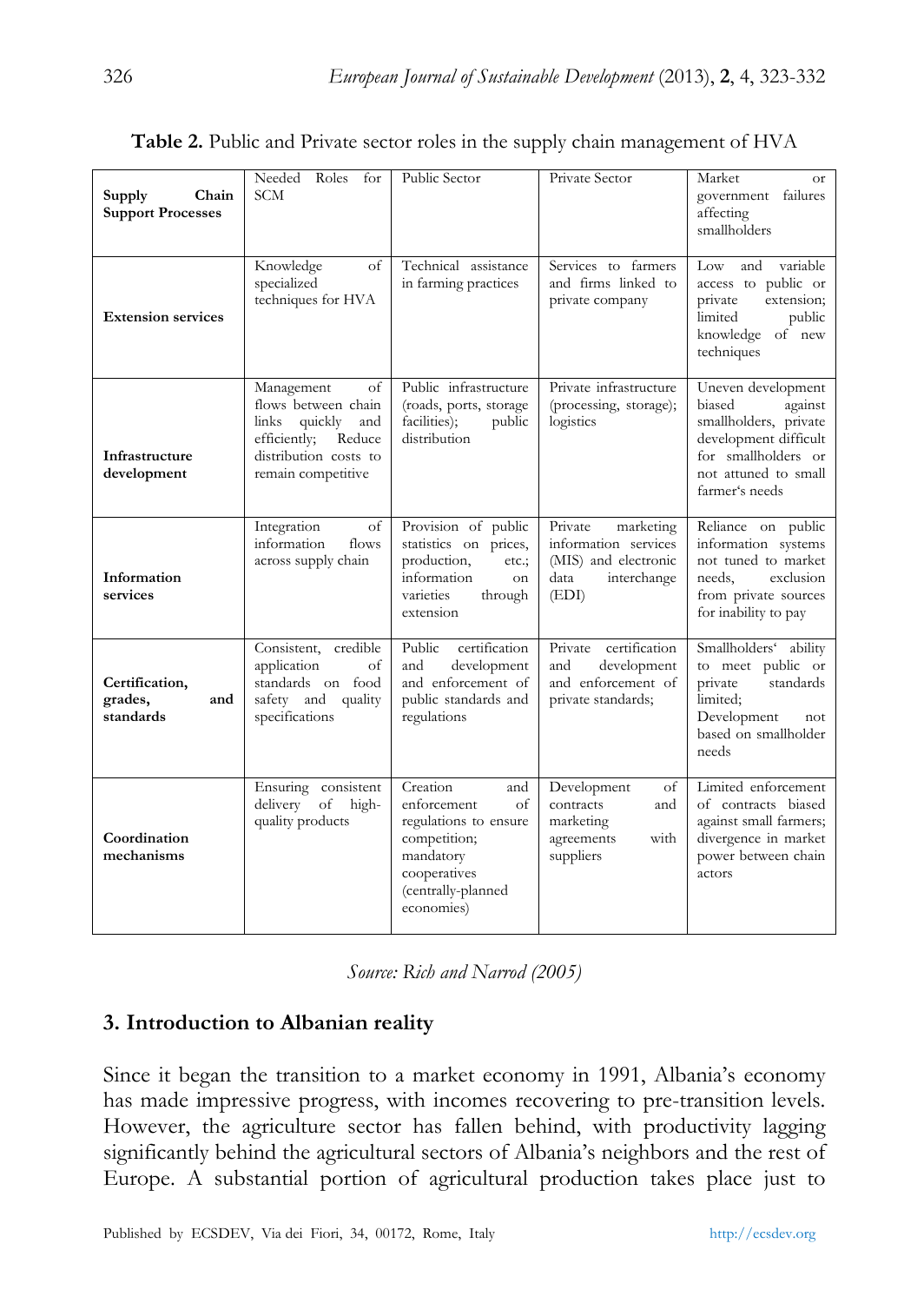provide income support to the rural poor. Productivity has improved in recent years, possibly as a function of capital accumulation, and the sector appears to have potential for growth. But important constraints to competitiveness need to be overcome to increase Albania's competitive advantage in agricultural production, against a backdrop of increasing regional competition and the eventual need to harmonize with EU legislation and standards.

#### **4. An overview for the vegetable supply chain**

#### *a) Some data analysis and problems of the vegetable supply chain*

Up to 1990, Albania's total vegetable production was approximately 400.000 tons, originating from 18000 ha open field production and 1100 ha of greenhouses. This production was undertaken mainly by State owned enterprises and cooperatives and the average yield was around 22.22 MT per Ha. The table 1 the average export volumes between 1980 and 1990:

#### *b) High cost of production at farm level*

A number of reasons impact on farm input costs: Farms remain relatively small (average size is 1.3 Ha for professional farms) due to problems with obtaining legal title for land.Today, the total vegetable production is around 600.000, originating from 35000 ha open field production and 45000 T from 660 ha of greenhouses. Average yields are 22, 43 tons per Ha (MAAPC 2007). This decrease in productivity can be explained by three factors: (a) limited access to modern production technologies; (b) the break-up of cooperative structures that facilitated product transfer (Meço M, Musabelliu B, 2003); (c) Difficulties with field irrigation. Some farms do not have any water advantage whilst others have been forced to dig wells to obtain the necessary supplies. In addition, some farmers have been forced to install drip irrigation systems that are with low quality and not fully complete (they have short life and miss the filtering systems against alga and other organisms one and/or multi cells that block the drippers). Some other farmers have got drip lines which are not of pressure self-regulation type (so the water quantity reaches the drippers is different along the drip-line). Based on this situation, export potential still remains substantial and can be forecast in the table 1 below. Although 85% of land is formally registered, land owner compensation procedures have still not been fully resolved. Input costs like seeds, sprays and fertilizers are rather high. This is also an outcome of small farm size reducing bargaining power. Lack of access to finance leads to difficulties not only in adopting new technology, but forces farmers to undertake a wide range of tasks such as production and marketing. Unfortunately, many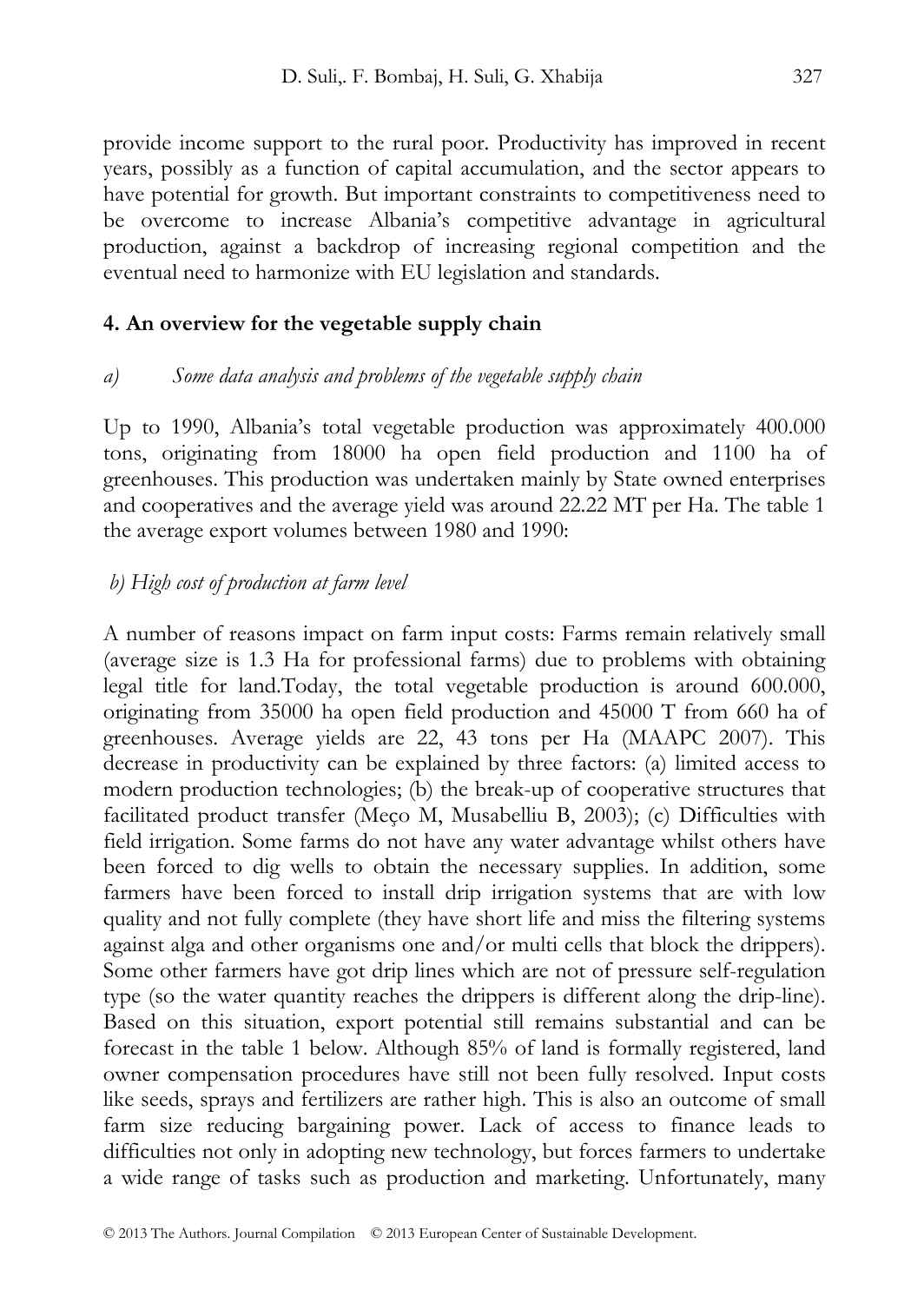farmers are not skilled in any of the non-production related disciplines and their effectiveness is thus reduced. Thus, productivity is low and the cost of production is high. For instance, the average yield is approximately 22.29 tons of vegetables.

| Table 3.<br>Average<br>volumes<br>export<br>between 1980 and 1990 |                                                                       | <b>Table 4.</b> Export potential for the vegetable<br>sector |                  |
|-------------------------------------------------------------------|-----------------------------------------------------------------------|--------------------------------------------------------------|------------------|
| Items for Export                                                  | Quantity in tons                                                      | Items for Export                                             | Quantity in tons |
| Tomatoes                                                          | 5000-6000                                                             | Tomatoes                                                     | 32000-35000      |
| Cucumbers                                                         | 500-1000                                                              | Cucumbers                                                    | 3000-4000        |
| Watermelon                                                        | 10000-15000                                                           | Water Melon                                                  | 15000-16000      |
| Paprika                                                           | 1000-1500                                                             | Paprika                                                      | 2000-2500        |
| Carrot                                                            | 500-1000                                                              |                                                              |                  |
| Leek                                                              | 1000-1500                                                             | Leek                                                         | 3000-3500        |
| Beans                                                             | 500-600                                                               |                                                              |                  |
| Potato                                                            | 100-1500                                                              |                                                              |                  |
| $\sqrt{2}$                                                        | $T T \rightarrow T \rightarrow D \rightarrow \land \land \land \land$ | Carrot                                                       | 2000-3000        |

*Source: UNDP (2005)*

#### *c) Lack of well established wholesalers and related infrastructures*

The linkage between producers and consumers is at best very weak and in most cases totally absent. Generally, traders appear around harvesting time and operate in a non-contractual, unstructured manner – both with producers and foreign markets. They certainly lack transportation capacity and need a more robust logistics infrastructure. When coupled with variation in quality, export becomes very difficult (World Bank 2007).

#### *d) Insufficient market information*

The lack of market information about both the domestic and export market prevents traders from finding niche markets and from signing contracts. Not only have these hampered effective and beneficial sales negotiations by reducing knowledge of prices and sales locations, it also restricts their ability to plan crop types and planting schedules (World Bank 2007).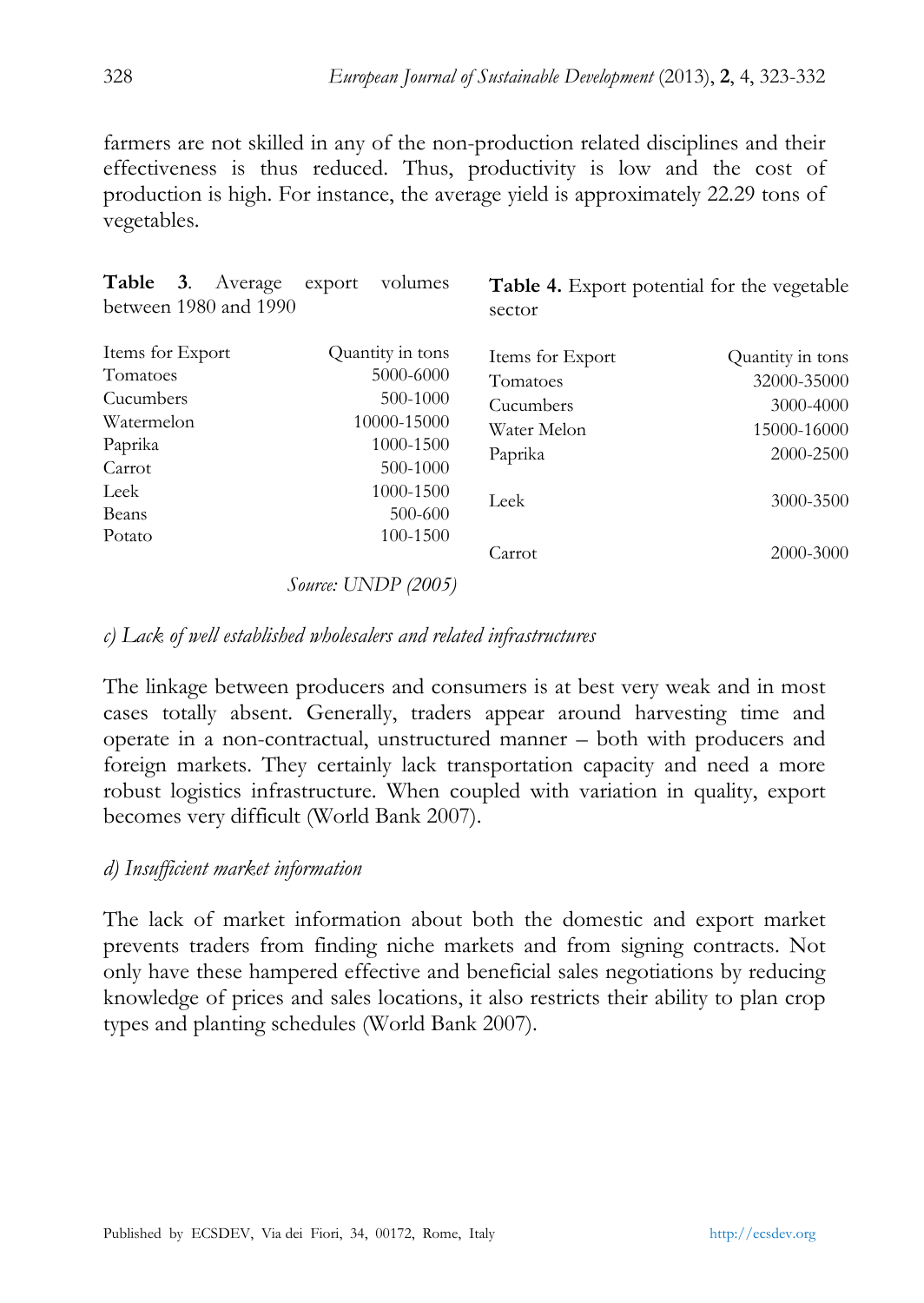

*Scheme 1. Trade relations vegetable value chain* 

#### **2. An overview for the fruits supply chain (olive trees as the most important fruit of this supply chain)**

 There are between 3.6 up to 4.1 million olive trees in Albania. They are distributed as follow:

| Table 5. Potential of fruits production in Albania |        |
|----------------------------------------------------|--------|
| Vlore                                              | $15\%$ |
| Berat and Kucova                                   | 13%    |
| Saranda and Delvina                                | $11\%$ |
| Tirana                                             | $8\%$  |
| Mallakastra                                        | $6\%$  |
| Lushnje                                            | $6\%$  |
| Others                                             | $41\%$ |
| <i>Source: UNDP (2005)</i>                         |        |

The mix of quality of olive oil is as follow: (i) extra virgin –  $5\%$ , (ii) virgin –  $30\%$ , (iii) ordinary virgin  $-40\%$  and (iv) lampante  $-25\%$ . The growth potential is around 24 million olive trees.

Some problem areas:

*a) Primary Production*

The biggest problem in olive oil value chain seems not to be in the processing level (though there are problems at this level as well) but at primary production level: treatment of diseases, cutting, feeding, harvesting, post-harvesting practices, etc. Bottlenecks are: primary production (services and post harvesting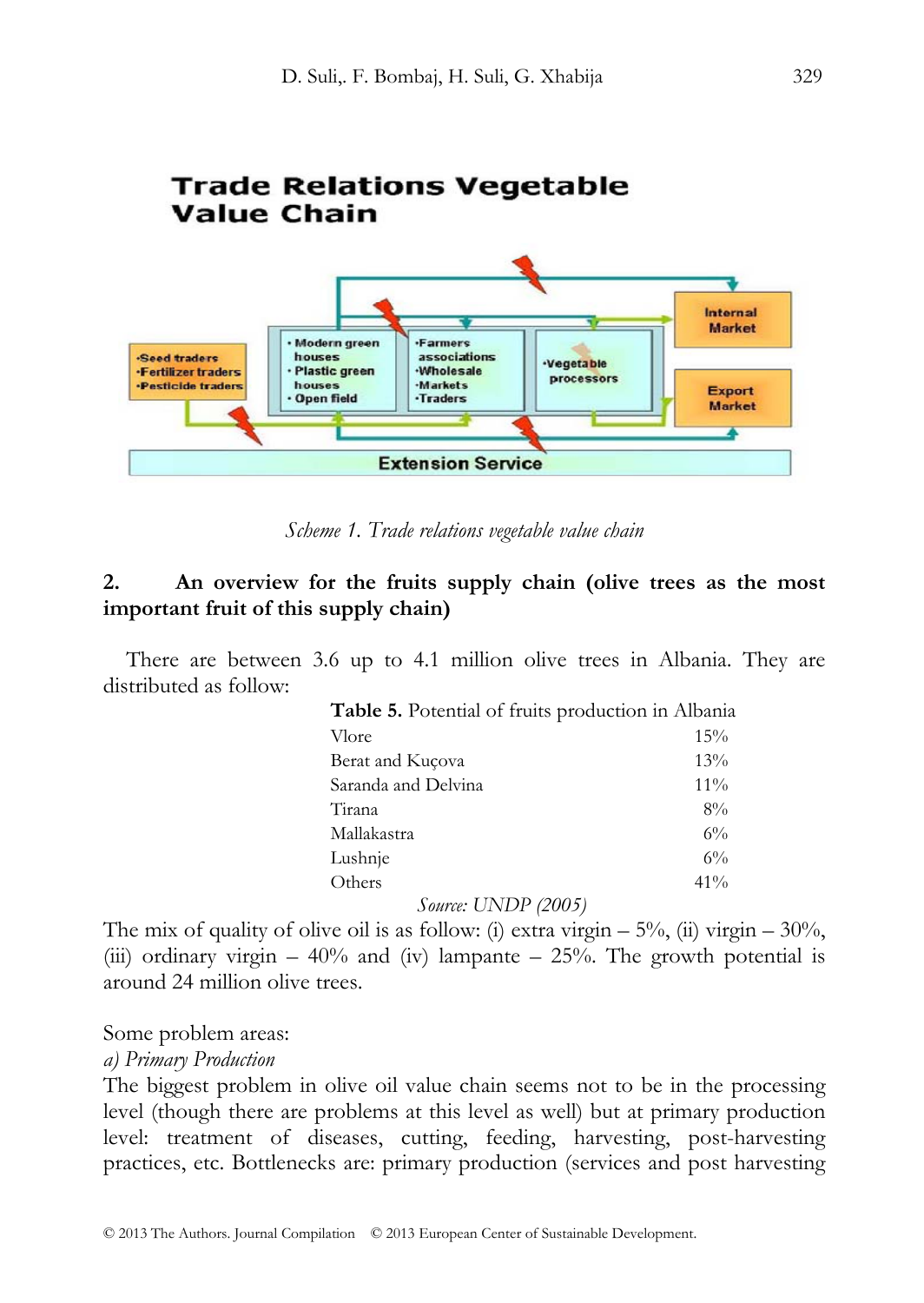practices) level, processing (storing) and marketing (bottling and labeling) level. Therefore the quality of the fruit is very low.

# *b) Poor quality of fruits*

Apart from the importance of investment in planting new olive trees, also the existing olive tree plantations are subject to serious neglect. Even minimal services such protection against insects, pest and diseases, cutting, fertilization; labouring, etc. are not being carried out. This results in low fruit quality and insufficient supply to the processing industry (World Bank 2007).

#### *c) Lack in Cooperation*

The problems mentioned in 1 could be dealt with helping farmers to organize associations or cooperatives. Whilst cooperation is very difficult in Albania, it is possible in selected areas. The cooperative helps to consolidate the supply and exploit the capacity of the olive oil plants, which is underemployed now due to interrupted supply (World Bank 2007).

#### *d) Relationship olive producers & olive growers:*

Relations between the olive growers and olive producers are very poor because they do not understand the mutual benefits of working closely together in order to improve the supply chain to factories with olive quantities that do not cause oversupply and accumulation of raw material for certain time (which cause the decline of the quality of the oil produced)



*Scheme 2. Trade relations Olive value chain*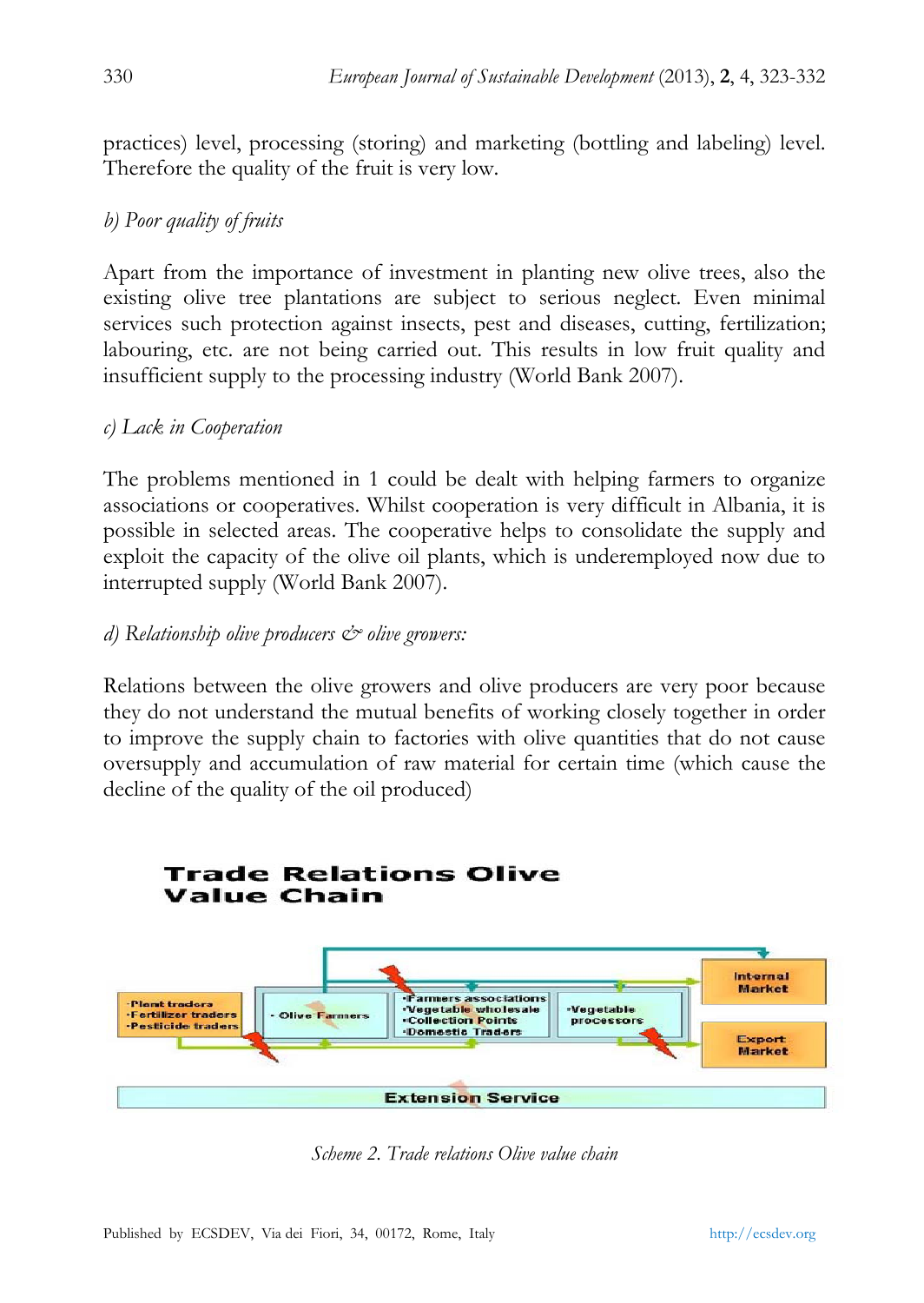# **Conclusions and recommendations**

The most important findings from our empirical survey are:

1. Access to customer seems to be the biggest problem for farmer

2. Standard compliance is already understood as important issue. Still the access to facilities is not Sufficient

3. Input producers are too small for using economies of scale

4. Grading packaging and labeling is considered as a main constraint

5. Farmers needs collection points where they have access to packaging, grading and

labeling facilities

*a) Solutions ideas for the vegetable supply chain :* 

¾ Establish well equipped produce collection points for packaging, grading, labeling and testing

¾ Establish wholesale market for locate storage capacities

¾ Design and implement an export platform for supporting private companies and associations

¾ Support cooperatives to collect and market vegetable produce

¾ Support-legal, business plans, etc, framers group

¾ Regulating the support consultancy

¾ Building a system of information on foreign markets, including export promotion agency.

*b) Solutions ideas for the olive trees supply chain :* 

¾ Increasing the number of olive trees and Administration of olive trees as a national priority patrimony

¾ Consolidation of olive tree ownership through promoting market transactions and taxation policy

¾ Better enforcement of olive oil law to fight against olive oil falsification

¾ Supporting farmers cooperatives/associations through injection of outside financial support based on farmers' needs

¾ Facilitation of farmers' brainstorming to identify their concrete needs that would promote cooperation

¾ Adoption of HACCP and ISO standards. Today export is being done on a ad hoc basis

¾ Support establishment of olive farmers' associations